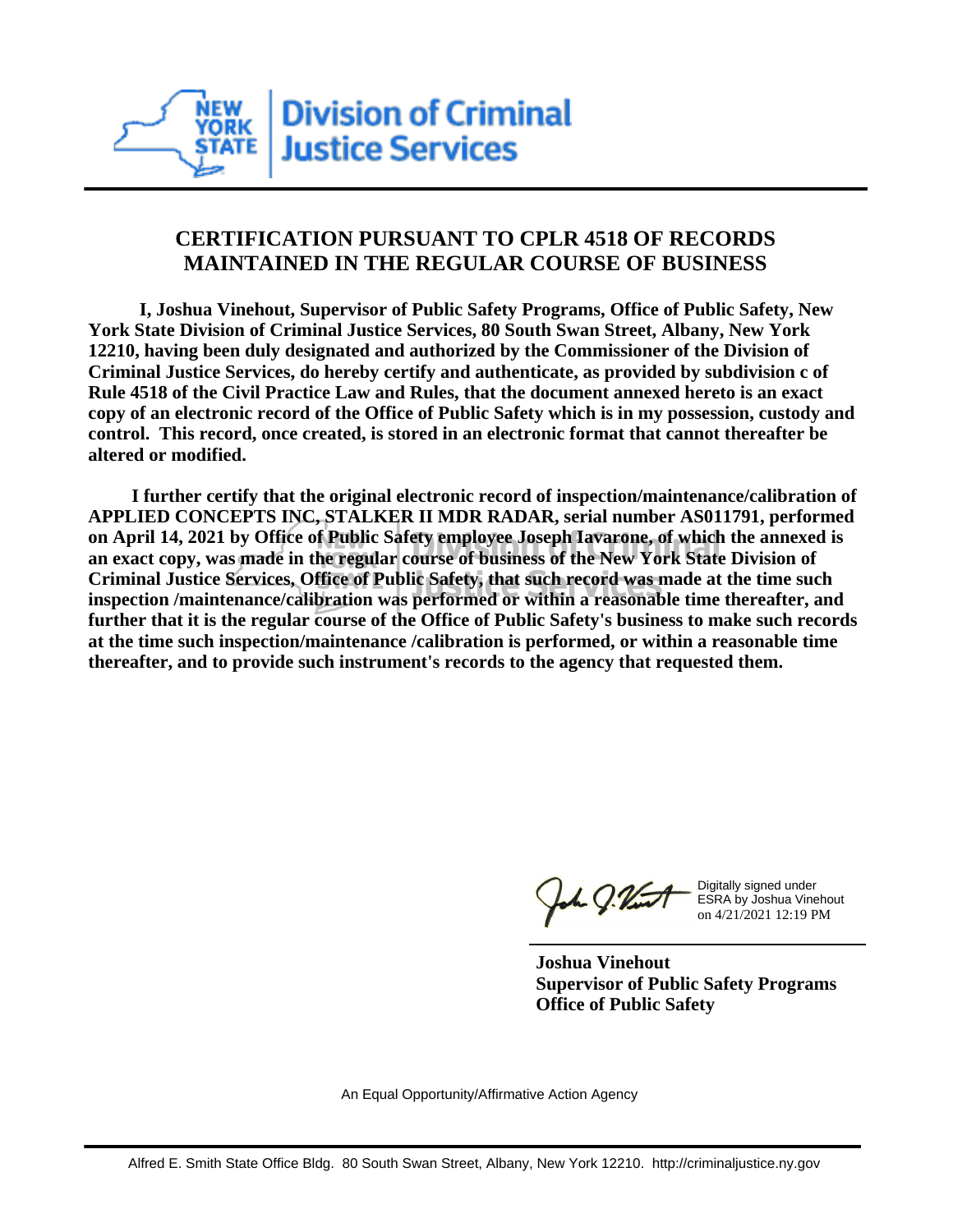## **RADAR RECORD OF INSPECTION / MAINTENANCE / CALIBRATION**

## **Name of Submitting Agency: Stony Point Town Police Department Manufacturer: APPLIED CONCEPTS INC Model: STALKER II MDR Date: April 14, 2021 Serial Number: AS011791**

 **I hereby certify that APPLIED CONCEPTS INC RADAR, model STALKER II MDR, serial number AS011791/ / N/A / / N/A, has been calibrated using standards whose accuracies are established by the National Bureau of Standards, or have been derived by the ratio type of self calibration techniques. Calibration has been effected by controlled tests performed on the date indicated above.**

| <b>Test No</b> | <b>Internal Standard</b>                   | <b>Test Result</b> |
|----------------|--------------------------------------------|--------------------|
|                | <b>PAS MPH</b>                             | <b>PAS MPH</b>     |
| <b>Test No</b> | <b>Certification Standard (Stationary)</b> | <b>Test Result</b> |
|                | 40 MPH                                     | 40 MPH             |
|                | <b>25 MPH</b><br>YORK                      | <b>25 MPH</b>      |
| <b>Test No</b> | <b>Certification Standard (Moving)</b>     | <b>Test Result</b> |
|                | <b>40 MPH</b>                              | 15 MPH             |
|                | <b>25 MPH</b>                              |                    |

**Turning Fork Certification / Date of Certification: April 14, 2021**

| <b>Serial Number</b> | <b>Frequency</b> | <b>Test Result</b> |
|----------------------|------------------|--------------------|
| FB332164             | 4166 HZ          | 40 MPH             |

**The above stated tuning fork has been tested and found to oscillate at 4166 Hertz. It will cause a calibration signal of 40 MPH when used with a Doppler traffic radar operating at 34,700 Mhz.**

| <b>Serial Number</b> | Frequency | <b>Test Result</b> |
|----------------------|-----------|--------------------|
| FA226525             | 2614 HZ   | 25 MPH             |

**The above stated tuning fork has been tested and found to oscillate at 2614 Hertz. It will cause a calibration signal of 25 MPH when used with a Doppler traffic radar operating at 34,700 Mhz.**

 **I further certify that the entries made in these records were made at the time that the inspection /maintenance/calibration of the above identified RADAR was performed, or within a reasonable time thereafter.**

 *page 1 of 2* 

Digitally signed under ESRA by Joseph Iavarone on 4/14/2021 2:01 PM

**Joseph Iavarone Highway Safety Equipment Technician Office of Public Safety**

**\_\_\_\_\_\_\_\_\_\_\_\_\_\_\_\_\_\_\_\_\_\_\_\_\_\_\_\_\_\_\_\_\_\_\_\_\_**